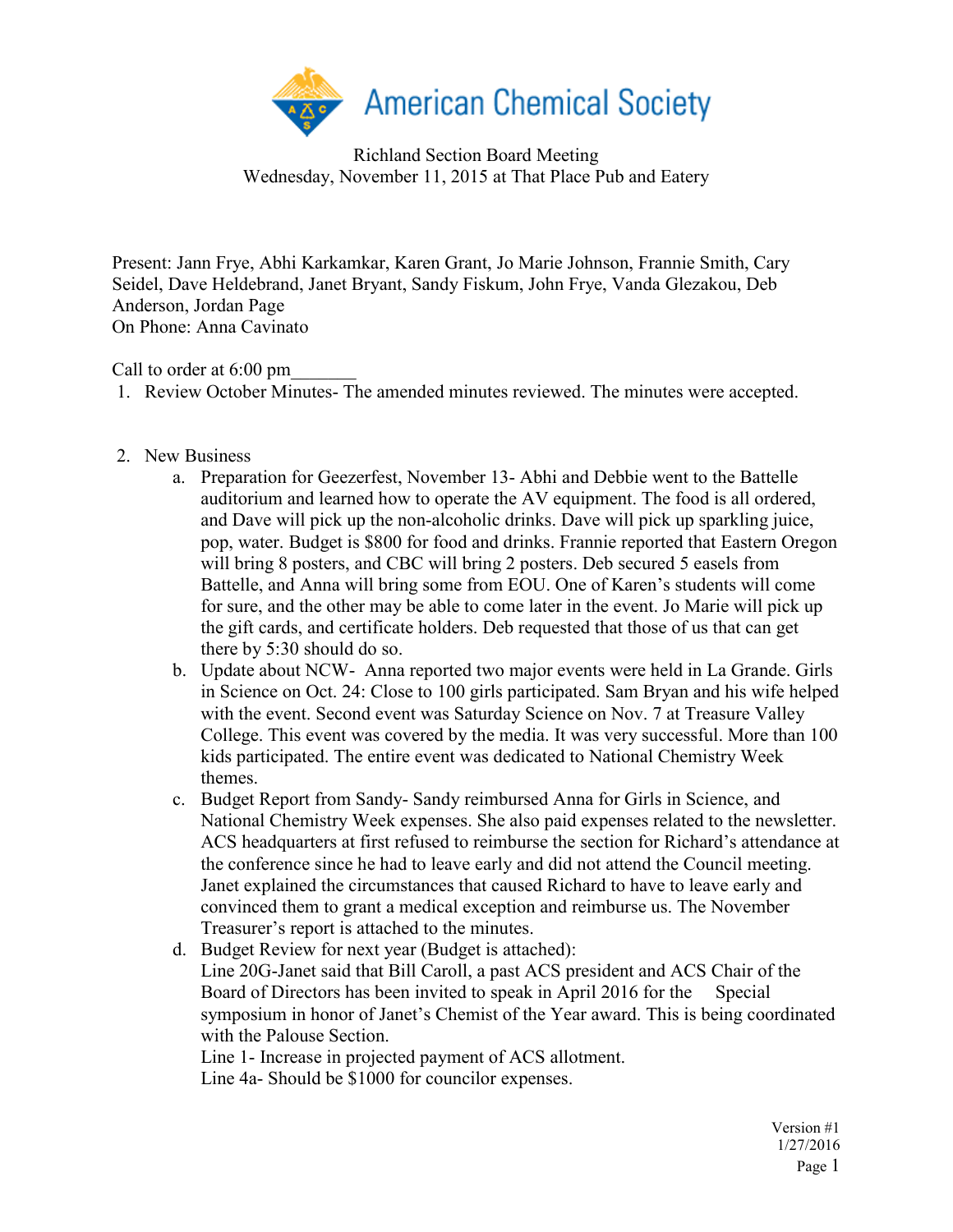

Richland Section Board Meeting

Wednesday, November 11, 2015 at That Place Pub and Eatery

Line 4b- Nothing listed for rebate from the ACS Leadership Institute. We think that there should be something here, but reimbursement from national is always late.- \$400.

Line10- Some sub lines are deleted as no longer applicable

Line 13a- Karen would like to take a couple of students to the meeting in Alaska. We budgeted \$2500. Anna wants \$2000 to take her students, so we propose increasing to \$3000.

Line 16c- Annual awards budget was increased to \$1000 from \$800.

Line 20- Proposed deleting (l) IYC event. But line (b) ACS and You needs to stay there; it still has \$82 which we need to use. (g) Special symposium was requested to be increased to \$800. (n) Career fair money will be moved to 2016, \$1000. Janet moved that we accept the proposed budget, and Ahbi seconded. The board approved it. We need to get it out to the membership in the newsletter. Ahbi wants us to have a science café in January where the membership can vote on the budget..

- e. Science Olympiad- Cary Seidel reported that there will be a competition, but US winners will not go to the international Olympiad because it is in Pakistan. There will not be a summer camp this year either.
- f. Janet and Sam Bryan will be on a conference call tomorrow November 12 for planning NORM in Anchorage.
- g. Frannie presented two talks at St. Martin's University in association with the Puget Sound Local Section. One was for the students, and one was open to the public.
- h. Deb Anderson will be leaving PNNL next month. She and her husband would like to fund a \$500 scholarship through ACS to be given to young people who are curious about chemistry. She very graciously thanked us for her time participating with the section. We assigned the awards chairman to work with her family to define the award. We have been very fortunate to have had her involvement with the section.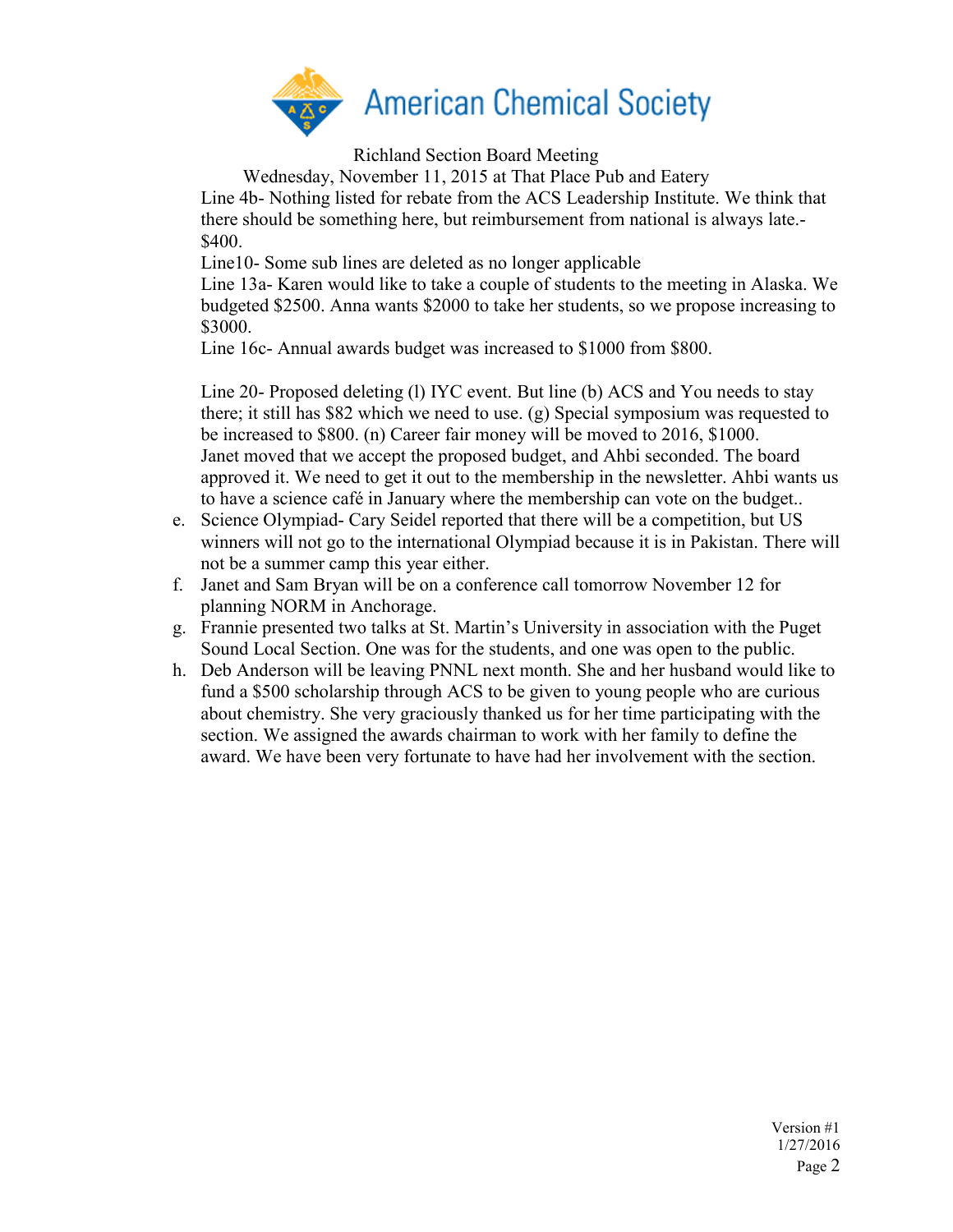

## Richland Section Board Meeting Wednesday, November 11, 2015 at That Place Pub and Eatery **ACS Richland Section Treasurer's Report**

November 11, 2015

| <b>Activities</b>                    |             |               |            |                                       |
|--------------------------------------|-------------|---------------|------------|---------------------------------------|
| None                                 |             |               |            |                                       |
|                                      |             |               |            |                                       |
|                                      |             |               |            |                                       |
|                                      |             |               |            |                                       |
|                                      |             |               |            |                                       |
| <b>Starting Balance</b>              |             |               |            |                                       |
| Savings                              | \$18,854.43 |               |            |                                       |
| Checking                             | \$14,230.09 |               |            |                                       |
| <b>Receipts</b>                      |             |               |            |                                       |
|                                      |             | <b>Budget</b> |            |                                       |
| From                                 | Amount      | Category      | Date       | Directed to:                          |
|                                      |             |               |            |                                       |
|                                      |             |               |            |                                       |
|                                      |             |               |            |                                       |
| Total receipts this period           | \$0.00      |               |            |                                       |
|                                      |             |               |            |                                       |
|                                      |             |               |            |                                       |
| <b>Expenses</b>                      |             |               |            |                                       |
|                                      |             | <b>Budget</b> |            |                                       |
| To (date billed)                     | Amount      | Category      | Date Paid  | Description; check number             |
| Eastern Oregon University (10/12/15) | \$401.27    | 20c           | 10/13/2015 | National Chemistry Week; #1061        |
| NEOAHEC (10/12/15)                   | \$500.00    | 20f           | 10/13/2015 | Girls in Science; #1062               |
| Visual Verve $(10/27/15)$            | \$150.00    | 15a           | 10/30/2015 | Fall newsletter layout; #1063         |
| Alice Xu (10/31/15)                  | \$22.42     | 15a           | 11/4/2015  | Fall newsletter/ballot mailing; #1064 |
| Total spent this period              | \$1,073.69  |               |            |                                       |
|                                      |             |               |            |                                       |
|                                      |             |               |            |                                       |
| <b>Ending Balance</b>                |             |               |            |                                       |
| Savings                              | \$18,854.43 |               |            |                                       |
| Checking                             | \$13,156.40 |               |            |                                       |
|                                      |             |               |            |                                       |
|                                      |             |               |            |                                       |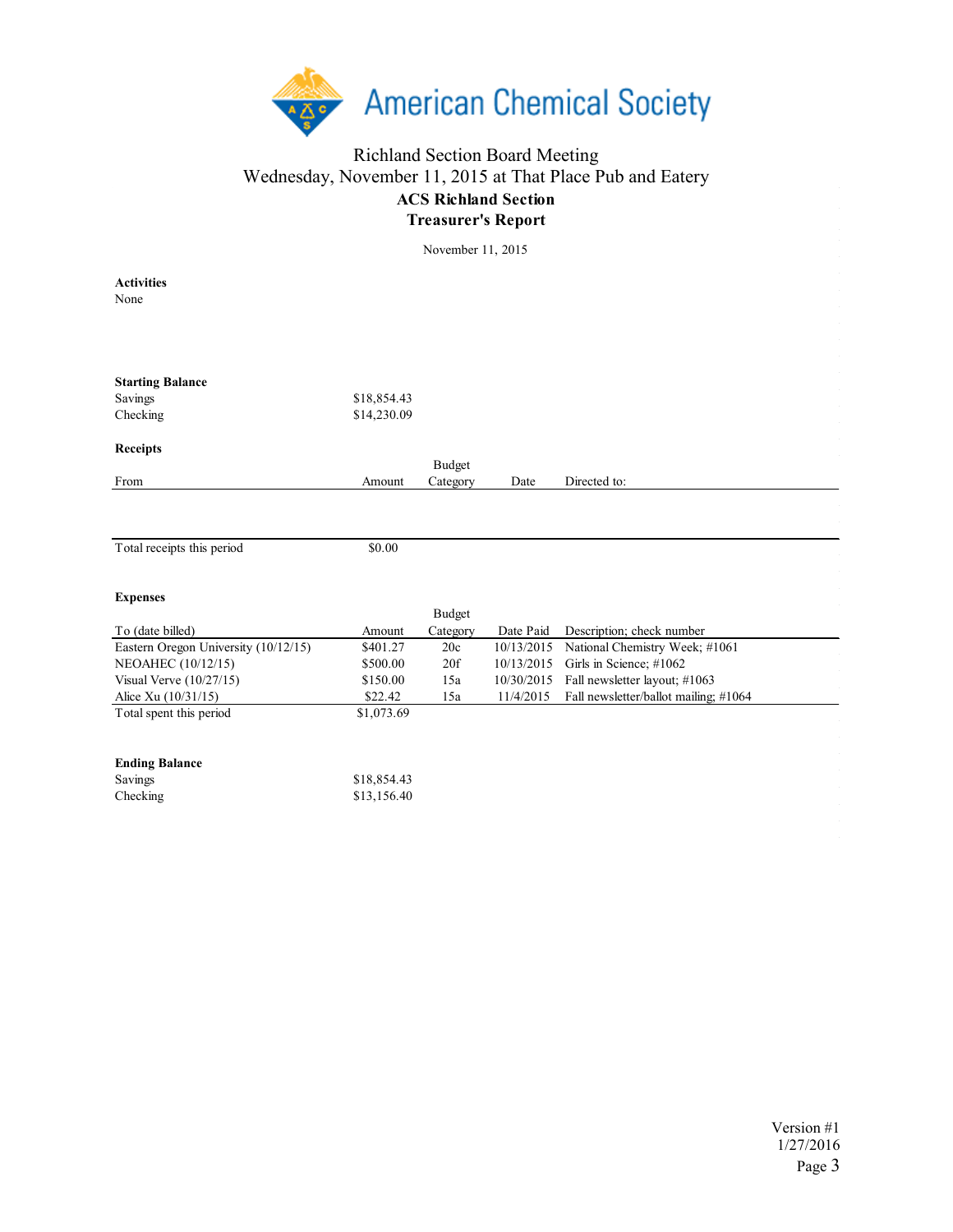

## Richland Section Board Meeting

Wednesday, November 11, 2015 at That Place Pub and Eatery

|                                                                                                                                      | 2012<br>Actual | 2013<br>Actual | 2014<br>Actual    | 2015<br><b>Budget</b> | 2015<br>Projected | 2016<br>Proposed  |
|--------------------------------------------------------------------------------------------------------------------------------------|----------------|----------------|-------------------|-----------------------|-------------------|-------------------|
| <b>REVENUES</b>                                                                                                                      |                |                |                   |                       |                   |                   |
| (1) Annual ACS Allotment                                                                                                             | \$8,175        | \$8,397        | \$9,427           | \$9,200               | \$8,058           | \$8,178           |
|                                                                                                                                      |                |                |                   |                       |                   |                   |
| (2) New member commissions                                                                                                           | \$150          | \$0<br>\$0     | \$45              | \$0<br>\$0            | \$15<br>\$0       | \$0<br>\$0        |
| (3) a) Donations, contributions<br>b) Bequests and/or trusts                                                                         | \$0<br>\$0     | \$0            | \$0<br>\$0        | \$0                   | \$0               | \$0               |
| (4) a) Rebate from ACS for Councilor travel expenses                                                                                 | \$2,110        | \$1,078        | \$2,118           | \$2.000               | \$1,468           | \$2,000           |
| b) Rebate from ACS for leadership conference                                                                                         | \$300          | \$0            | \$0               | \$0                   | \$0               | \$0               |
| (5) a) Program revenue (includes newsletters, short<br>courses, lecture series, national or regional meetings, etc.)                 | \$0            | \$15           | \$0               | \$0                   | \$0               | \$0               |
| b) Leadership Development System                                                                                                     | \$0            | \$0            | \$1,800           | \$1,800               | \$0               | \$0               |
| (6) Local section dues, affiliate dues                                                                                               | \$1.627        | \$746          | \$750             | \$1,500               | \$1,670           | \$1,600           |
|                                                                                                                                      |                |                |                   |                       |                   |                   |
| (7) Interest, dividends                                                                                                              | \$0            | \$0            | \$0               | \$0                   |                   |                   |
| a) Checking interest (Banner)                                                                                                        | \$4            | \$2            | \$0               | \$0                   |                   | \$0               |
| b) Savings interest (Banner)<br>c) ACS Investment Pool                                                                               | \$73<br>\$0    | \$44<br>\$0    | \$15<br>\$0       | \$0<br>\$0            | \$11              | \$12              |
| (8) Special events and activities                                                                                                    | \$0            | \$300          | \$0               | \$0                   |                   | \$0               |
| (9) Meals (include total meals in revenue)                                                                                           | \$0            | \$0            | \$0               | \$0                   |                   | \$0               |
| (10) Other revenue (describe and itemize)                                                                                            | \$0            | \$0            | \$0               | \$0                   |                   |                   |
| a) ACS and You nano-grant (bridge gaps)                                                                                              | \$250          | \$82           | \$1,750           | \$1,000               | \$1,000           | \$0               |
| b) Science cafes (New Grant)                                                                                                         | \$346          | \$0            | \$0               | \$0                   |                   | \$0               |
| c) Reserved Funds (Leadership Development System,<br>2010 carryover)                                                                 | \$2,458        | \$0            | \$0               | \$0                   |                   | \$0               |
| i) AIChE contribution to summer picnic<br>(11) TOTAL REVENUES                                                                        | \$16,253       | \$11,164       | \$243<br>\$16,161 | \$15,500              | \$145<br>\$12,368 | \$200<br>\$11,990 |
|                                                                                                                                      |                |                |                   |                       |                   |                   |
| <b>EXPENSES</b>                                                                                                                      |                |                |                   |                       |                   |                   |
| (12) Subsidies to subsections, topical groups, or affiliate                                                                          |                |                |                   |                       |                   |                   |
| groups                                                                                                                               |                | \$0            |                   |                       |                   |                   |
| a) Travel subsidies for ACS student members                                                                                          | \$0            | \$0            |                   | \$0                   |                   | \$0               |
| b) 2-year colleges                                                                                                                   | \$0            | \$0            |                   | \$0                   |                   | \$0               |
| (13) Awards, scholarships, grants, etc.<br>a) Travel awards for ACS student members                                                  | \$0<br>\$1,500 | \$0<br>\$2,650 | \$2,400           | \$2,500               | \$2,500           | \$3,000           |
| b) HS Teacher Grants                                                                                                                 | \$0            | \$0            |                   | \$100                 | \$0               | \$100             |
| c) Outstanding Teacher Award                                                                                                         | \$0            | \$0            | \$50              | \$50                  | \$0               | \$50              |
| d) General Awards                                                                                                                    | \$0            | \$229          | \$275             | \$300                 | \$300             | \$300             |
| e) Supplemental awards                                                                                                               |                |                |                   | \$1,000               | \$390             | \$500             |
| (14) Administrative expenses (not including postage,<br>printing, and shipping)<br>(15) Printing, publications, newsletters, meeting | \$200          | \$230          |                   | \$100                 | \$15              | \$100             |
| announcements, postage                                                                                                               |                |                |                   |                       |                   |                   |
| a) Newsletter                                                                                                                        | \$1,272        | \$1,213        | \$730             | \$1,000               | \$547             | \$1,000           |
| b) Public relations                                                                                                                  | \$0            |                | \$0               | \$400                 | \$0               | \$400             |
| c) Web update                                                                                                                        | \$0            |                | \$0               | \$0                   | \$0               | \$500             |
| (16) Local Meetings (include speakers' expenses)                                                                                     |                |                |                   |                       |                   |                   |
| a) Speakers<br>b) ACS Picnic                                                                                                         | \$400<br>\$221 | \$0<br>\$318   | \$486             | \$400<br>\$400        | \$294             | \$400<br>\$400    |
| c) ACS Annual social                                                                                                                 | \$271          | \$626          | \$763             | \$800                 | \$1,058'          | \$1,000           |
| d) Science Cafes                                                                                                                     | \$346          | \$830          | \$78              | \$600                 | \$150             | \$600             |
| 17 Leadership Development System                                                                                                     | \$2,458        | \$0            |                   |                       |                   |                   |
| a) Meals                                                                                                                             | \$0            | \$0            |                   | \$100                 | \$98              | \$0               |
| b) Arrangements                                                                                                                      | \$0            | \$0            |                   | \$25                  | \$38              | \$0               |
| c) Travel and program<br>(18) Travel subsidies to Councilors                                                                         | \$4,346        | \$4,583        | \$3,883           | \$1,800<br>\$4,600    | \$0<br>\$2,558    | \$0<br>\$4,600    |
| (19) Travel subsidy and fee for Local Section Leadership                                                                             |                |                |                   |                       |                   |                   |
| Conference<br>(20) Other expenses (describe and itemize)                                                                             | \$2,077        | \$462          | \$951             | \$900                 | $$1,451*$         | \$1,000           |
| a) Regional Meeting (NORM) CC Event                                                                                                  | \$0            | \$0            |                   | \$0                   | \$0               | \$0               |
| b) ACS and you (nano grant-bridge the gap)                                                                                           | \$168          | \$0            |                   | \$0                   | \$0               | \$82              |
| c) NCW, K-12 outreach                                                                                                                | \$282          | \$255          | \$451             | \$750                 | \$401             | \$750             |
| d) Olympiad                                                                                                                          | \$164          | \$114          | \$140             | \$250                 | \$177             | \$250             |
| e) Science Fair and award<br>f) Girls in Science                                                                                     | \$400<br>\$0   | \$400<br>\$0   | \$300             | \$425<br>\$500        | \$475<br>\$1,000* | \$475<br>\$500    |
| g) Special Symposium                                                                                                                 | \$0            | \$0            | \$0               | \$700                 | \$0               | \$800             |
| h) Diversity Affairs Committee                                                                                                       | \$500          | \$500          | \$500             | \$500                 | \$200             | \$500             |
| i) Boy Scouts Nuclear Science Merit Badge                                                                                            | \$50           | \$50           | \$75              | \$550                 | \$503             | \$50              |
| i) Earth Day                                                                                                                         | \$200          | \$217          | \$200             | \$250                 | \$118             | \$250             |
| k) Project SEED                                                                                                                      | \$900          | \$900          | \$1,400           | \$900                 | \$0               | \$900             |
| m) Other expenses (ANS-Dec meeting)                                                                                                  | \$26           | \$9            |                   | \$50                  | \$50              | \$50              |
| n) career fair<br>o) Lewis and Clark Science Club                                                                                    | \$160          | \$0            |                   | \$3,000               | \$0               | \$3,000<br>\$50   |
| (21) TOTAL EXPENSES                                                                                                                  | \$16,700       | \$13,585       | \$12,681          | \$22,950              | \$12,324          | \$21,607          |
| (22) EXCESS (DEFICIT)                                                                                                                | (\$447)        | (\$2,420)      | \$3,479           | (\$7,450)             | \$44              | (\$9,617)         |
| *2014 expense paid in 2015.                                                                                                          |                |                |                   |                       |                   |                   |
| Blue text is projected final                                                                                                         |                |                |                   |                       |                   |                   |

Version #1 1/27/2016 Page 4